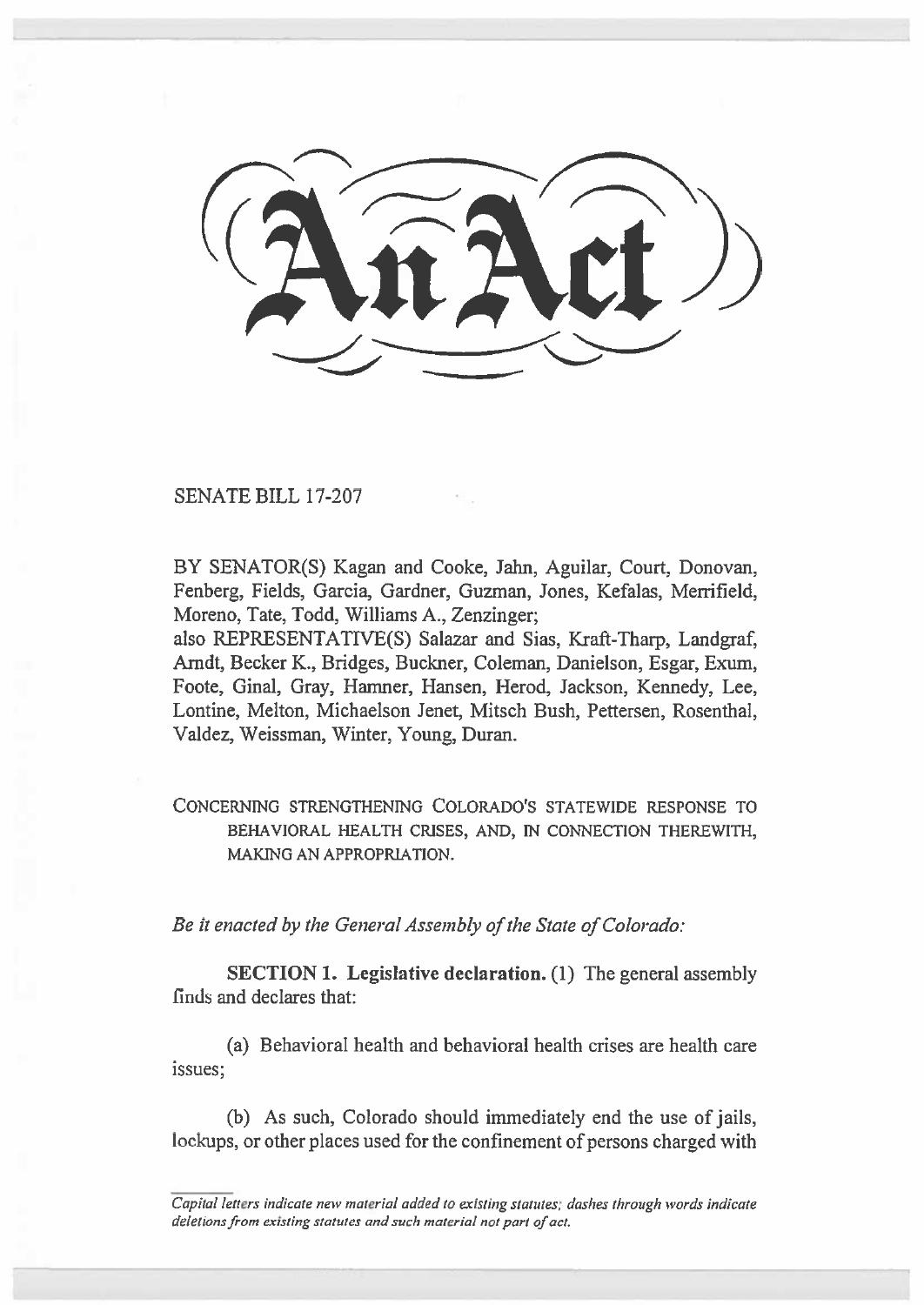or convicted of penal offenses as placement options for individuals who have been placed on an emergency seventy-two-hour mental health hold but who have not been charged with nor convicted of a crime;

(c) The coordinated behavioral health crisis response system was created in 2013 to address behavioral health crises and should be utilized throughout the state as the preferred response to such crises; and

(d) The coordinated behavioral health crisis response system should be responsible for engaging in community partnerships that facilitate a coordinated and clinically appropriate health care response for individuals in a behavioral health crisis.

(2) Therefore, the general assembly finds that steps should be taken to strengthen the ability ofthe coordinated behavioral health crisis response system to respond to behavioral health crises in all Colorado communities. These steps include ending the use of jails, lockups, or other places used for confinement of persons charged with or convicted of penal offenses as placement options for individuals who have been placed on emergency seventy-two-hour mental health holds; ensuring the adequacy of community-based options for persons on an emergency seventy-two-hour mental health hold, in a clinically appropriate setting that meets the person's needs; and dedicating resources to incentivize collaboration and formal partnerships between appropriate local health care providers.

**SECTION 2.** In Colorado Revised Statutes, **27-60-101, amend (1)(b); repeal** (2); and **add** (1)(c) as follows:

**27-60-101. Behavioral health crisis response system - legislative declaration. (1)** (b) The general assembly therefore finds that A COORDINATED BEHAVIORAL HEALTH CRISIS RESPONSE SYSTEM:

**(I)** A—tormiiirated-crisis-response-systenr **provides** SERVES AS A COMPREHENSIVE AND PREFERRED RESPONSE TO BEHAVIORAL HEALTH EMERGENCIES THROUGHOUT COLORADO BY PROVIDING for early intervention and effective treatment of persons in mental health or substance abuse INDIVIDUALS WHO ARE EXPERIENCING A BEHAVIORAL HEALTH crisis;

(I.5) As THE APPROPRIATE AND PREFERRED RESPONSE TO

PAGE 2-SENATE **BILL** 17-207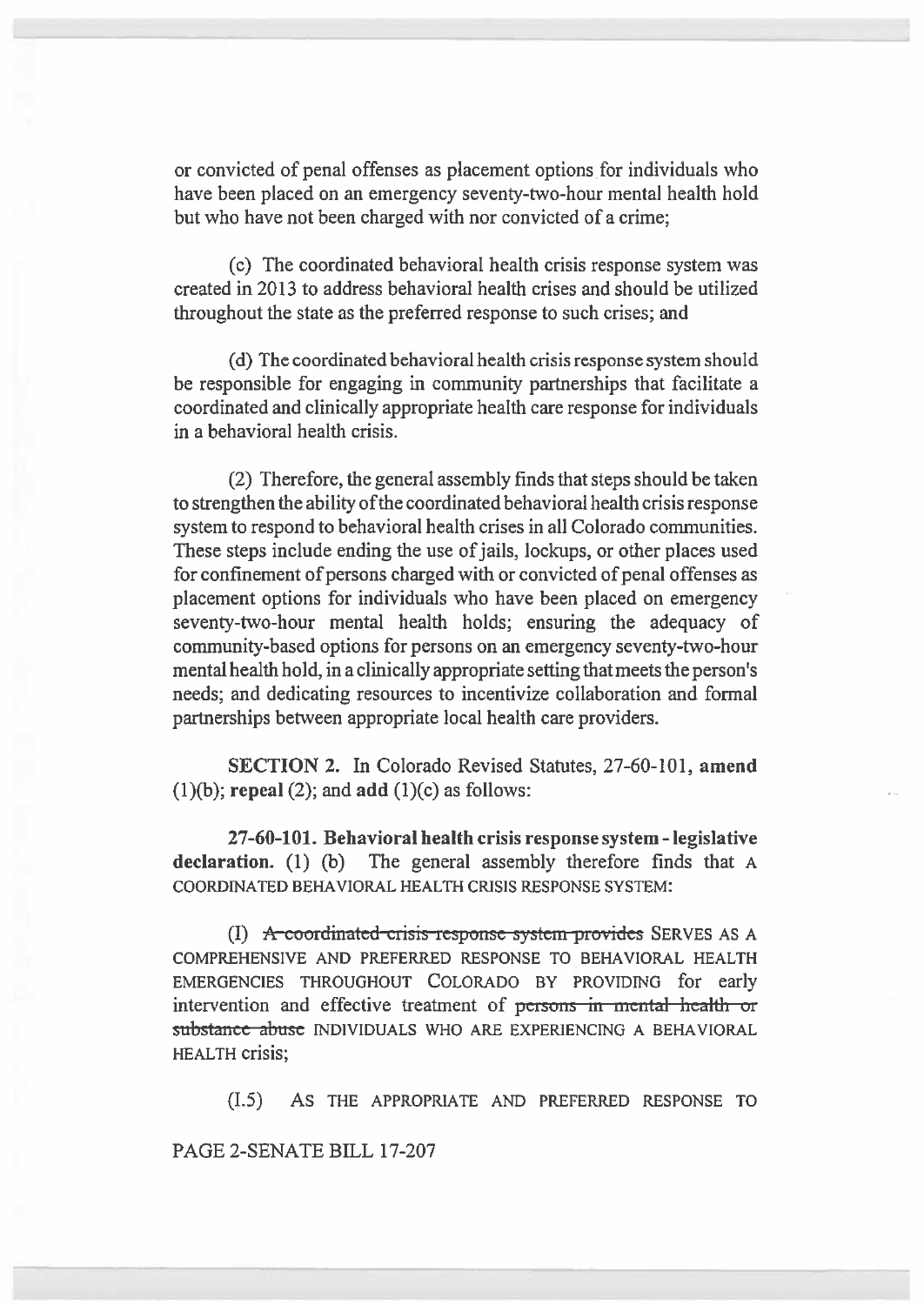BEHAVIORAL HEALTH CRISES, ELIMINATES THE USE OF THE CRIMINAL JUSTICE SYSTEM TO HOLD INDIVIDUALS WHO ARE EXPERIENCING A MENTAL HEALTH CRISIS AND ENHANCES THE ABILITY OF MENTAL HEALTH PROVIDERS AND HOSPITALS TO SERVE INDIVIDUALS WHO ARE EXPERIENCING A MENTAL **HEALTH CRISIS:** 

(II) A coordinated crisis response system should involve PROVIDES AN APPROPRIATE FIRST LINE OF RESPONSE TO INDIVIDUALS IN NEED OF AN EMERGENCY SEVENTY-TWO-HOUR MENTAL HEALTH HOLD AND UTILIZES first responders and include information technology systems to integrate available crisis responses;

(III) A coordinated crisis response system Should be available in all COLORADO communities; statewide; and

(IV) A coordinated crisis response system may include INCLUDES community-based crisis centers where persons in INDIVIDUALS WHO ARE EXPERIENCING A mental health or substance abuse crisis may be stabilized and receive short-term treatment, AS CLINICALLY APPROPRIATE;

(V) DECRIMINALIZES MENTAL HEALTH DISORDERS BY LEADING THE DEVELOPMENT OF A PARTNERSHIP-SUPPORTED NETWORK OF CRISIS **SERVICES: AND** 

(VI) ESTABLISHES A STATEWIDE FRAMEWORK THAT CREATES, STRENGTHENS, AND ENHANCES COMMUNITY PARTNERSHIPS THAT WILL FACILITATE THE PREFERRED RESPONSE TO BEHAVIORAL HEALTH CRISES. INCLUDING ENSURING THAT PEACE OFFICERS AND OTHER FIRST RESPONDERS ARE EQUIPPED WITH A VARIETY OF OPTIONS WHEN THEY ENCOUNTER A **BEHAVIORAL HEALTH CRISIS.** 

(c) THEREFORE, THE GENERAL ASSEMBLY DECLARES THAT IT IS A MATTER OF STATEWIDE CONCERN TO INCENTIVIZE AND COORDINATE EXISTING BEHAVIORAL HEALTH CRISIS INTERVENTION SERVICES AND TO COMMIT RESOURCES TO EXPAND THE CRISIS RESPONSE SYSTEM.

 $(2)$  (a) The department of human-services shall review the current behavioral health crisis response in Colorado and shall formulate a plan to address the lack of coordinated crisis response in the state. The plan-shall include an analysis of the best use of existing resources, including but not

PAGE 3-SENATE BILL 17-207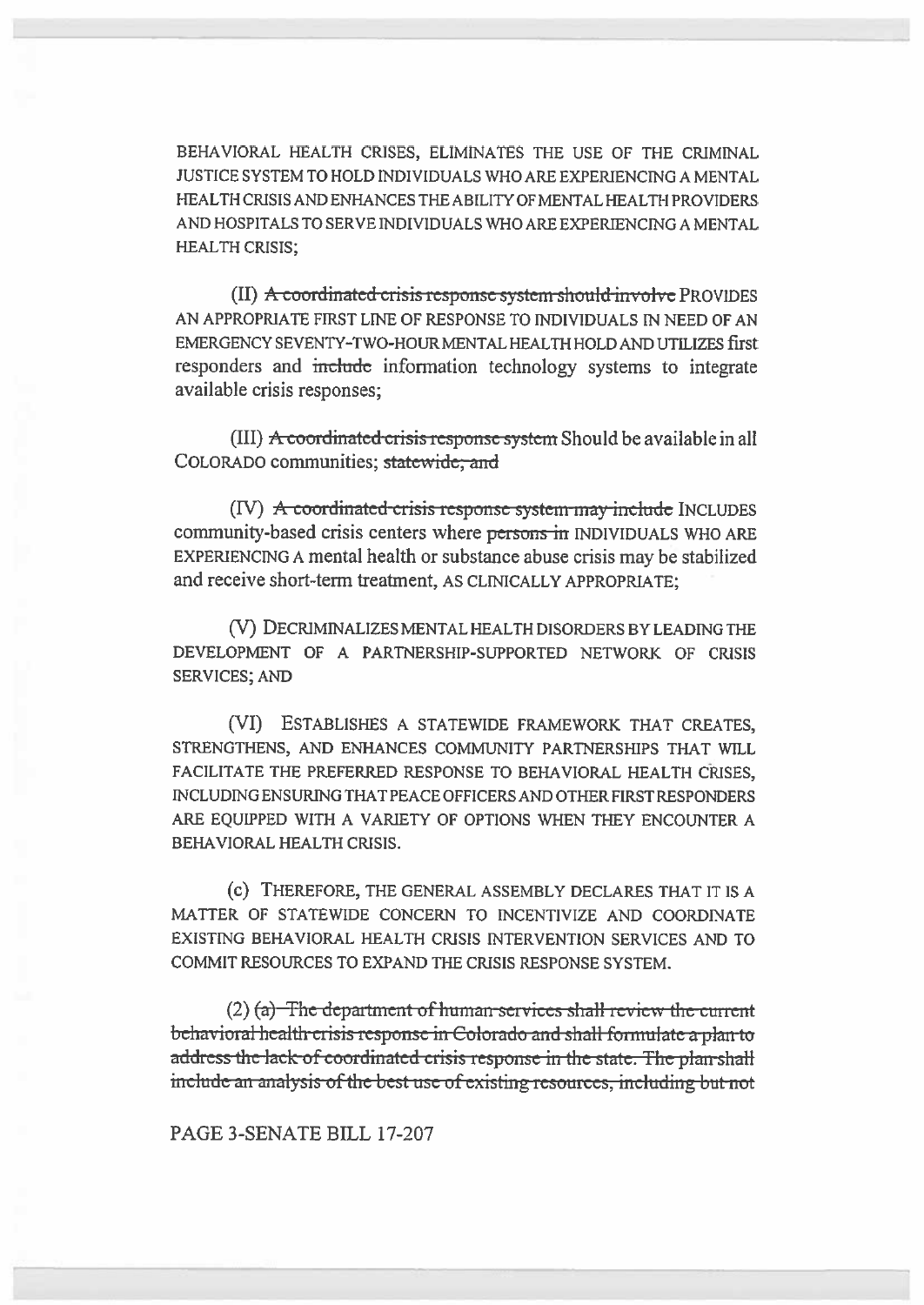limited to managed service organizations, behavioral health organizations; mental health centers, crisis intervention trained officers, metro crisis services, hospitals, and other entities impacting behavioral health crisis response. The department of human services shall complete the review; formulate the plan, and prepare the report required in paragraph (b) of this subsection  $(2)$  within existing appropriations and shall design the plan to be implemented within existing appropriations.

(b) On or before January 30, 2013, the department of human services shall present to a joint meeting of the health and human services committees of the house of representatives and the senate, or any successor committees, a report concerning coordinated behavioral health crisis response in Colorado. The report, at a minimum, shall include the plan prepared pursuant to paragraph (a) of this subsection (2).

SECTION 3. In Colorado Revised Statutes, add 27-60-102.5 as follows:

27-60-102.5. Definitions. AS USED IN THIS ARTICLE 60, UNLESS THE **CONTEXT OTHERWISE REOUIRES:** 

(1) "BEHAVIORAL HEALTH" IS INCLUSIVE OF BOTH MENTAL HEALTH AND SUBSTANCE USE DISORDERS.

(2) "CRISIS INTERVENTION SERVICES" MEANS THE ARRAY OF BEHAVIORAL HEALTH CRISIS SERVICES THAT ARE FUNDED BY PUBLIC OR PRIVATE SOURCES AND EXIST TO SERVE INDIVIDUALS WHO ARE EXPERIENCING A BEHAVIORAL HEALTH CRISIS.

(3) "CRISIS RESPONSE SYSTEM" MEANS THE BEHAVIORAL HEALTH CRISIS RESPONSE SYSTEM DEVELOPED AND IMPLEMENTED PURSUANT TO THIS ARTICLE 60.

(4) "CRISIS RESPONSE SYSTEM CONTRACTOR" MEANS AN ENTITY THAT HAS BEEN AWARDED A CONTRACT TO PROVIDE ONE OR MORE CRISIS INTERVENTION SERVICES PURSUANT TO SECTION 27-60-103.

(5) "STATE BOARD" MEANS THE STATE BOARD OF HUMAN SERVICES CREATED AND AUTHORIZED PURSUANT TO SECTION 26-1-107.

PAGE 4-SENATE BILL 17-207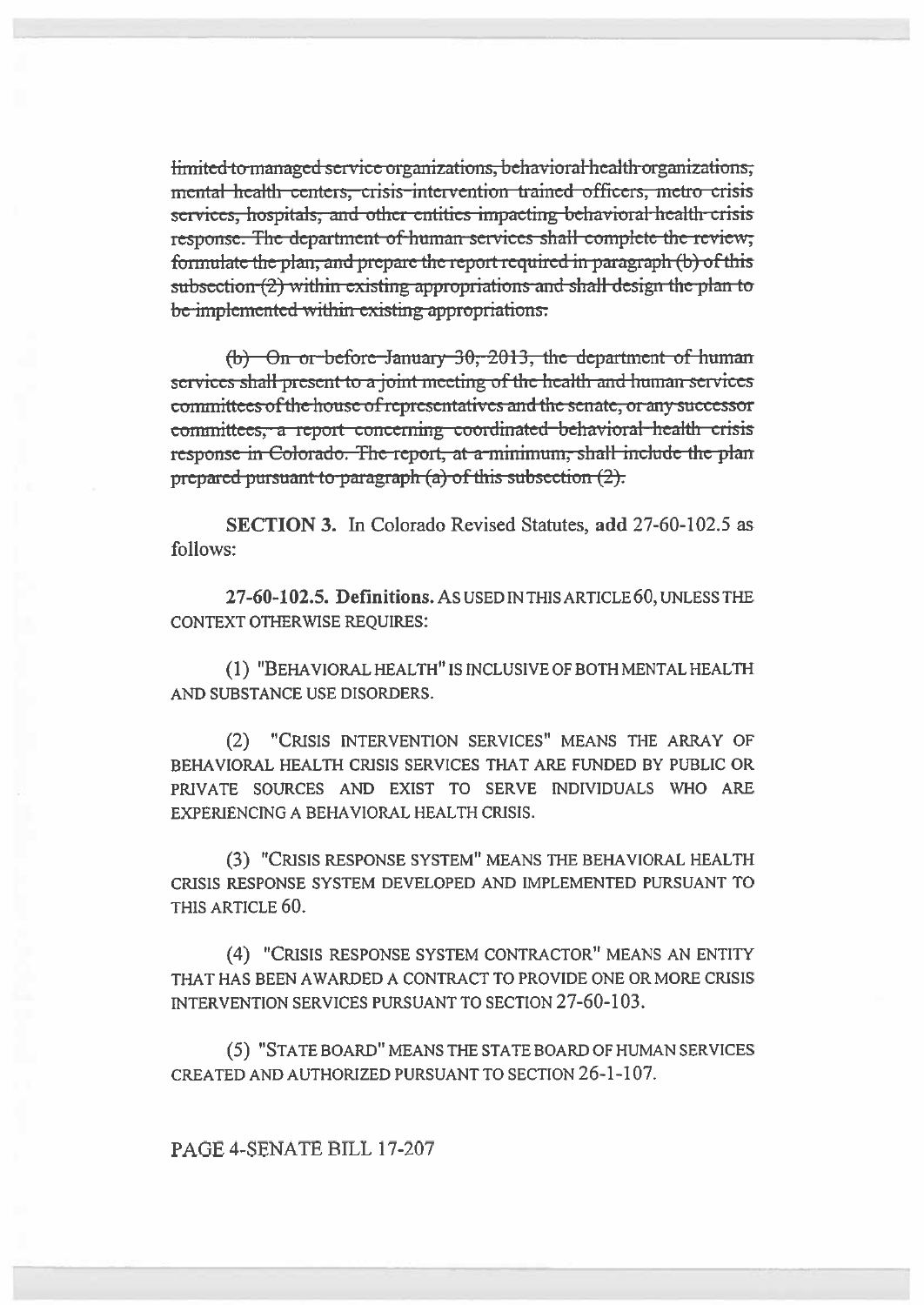(6) "STATE DEPARTMENT" MEANS THE STATE DEPARTMENT OF HUMAN SERVICES CREATED PURSUANT TO SECTION 26-1-105.

SECTION 4. In Colorado Revised Statutes, 27-60-103, amend (1)(a) introductory portion, (1)(b) introductory portion, (4)(a), (5), and (6); and repeal (7) as follows:

27-60-103. **Behavioral health crisis response system - services - request for proposals - criteria - reporting - rules.** (1) (a) On or before September 1, 2013, the state department shall issue a statewide request for proposals to entities with the capacity to create a coordinated and seamless behavioral health crisis response system to provide crisis intervention services as defined-in-subsection (7) of this section; for communities **throughout** the state. The state department shall collaborate with the behavioral health transformation council, created in section 27-61-102, to ensure that services resulting from the request for proposals are aligned throughout the system, integrated, and comprehensive. Separate proposals may be solicited and accepted for each of the five components listed in paragraph  $(b)$  of this subsection  $(1)$  SUBSECTION  $(1)(b)$  OF THIS SECTION. The behavioral health crisis RESPONSE system created through this request for proposals process must be based on the following principles:

(b) The components of the behavioral health crisis response system created through this-request-for-proposal process must reflect a continuum of care from crisis response through stabilization and safe return to the community, with adequate support for transitions to each stage. Specific components include:

(4) (a) The STATE department shall issue the initial request for proposals on or before September 1, 2013, subject to available appropriations. Pursuant to the state procurement code, articles 101 and 102 of title 24, C.R.S., the STATE department shall make awards on or before January 1, 2014. If additional moneys are MONEY IS appropriated, the STATE department may issue additional requests for proposals consistent with this section and the state procurement code, articles 101 and 102 of title 24.  $C.R.S.$ 

(5) If necessary, the state board may promulgate rules to implement the provisions of this section ARTICLE 60 or the services to be supplied pursuant to this section ARTICLE 60.

PAGE 5-SENATE BILL 17-207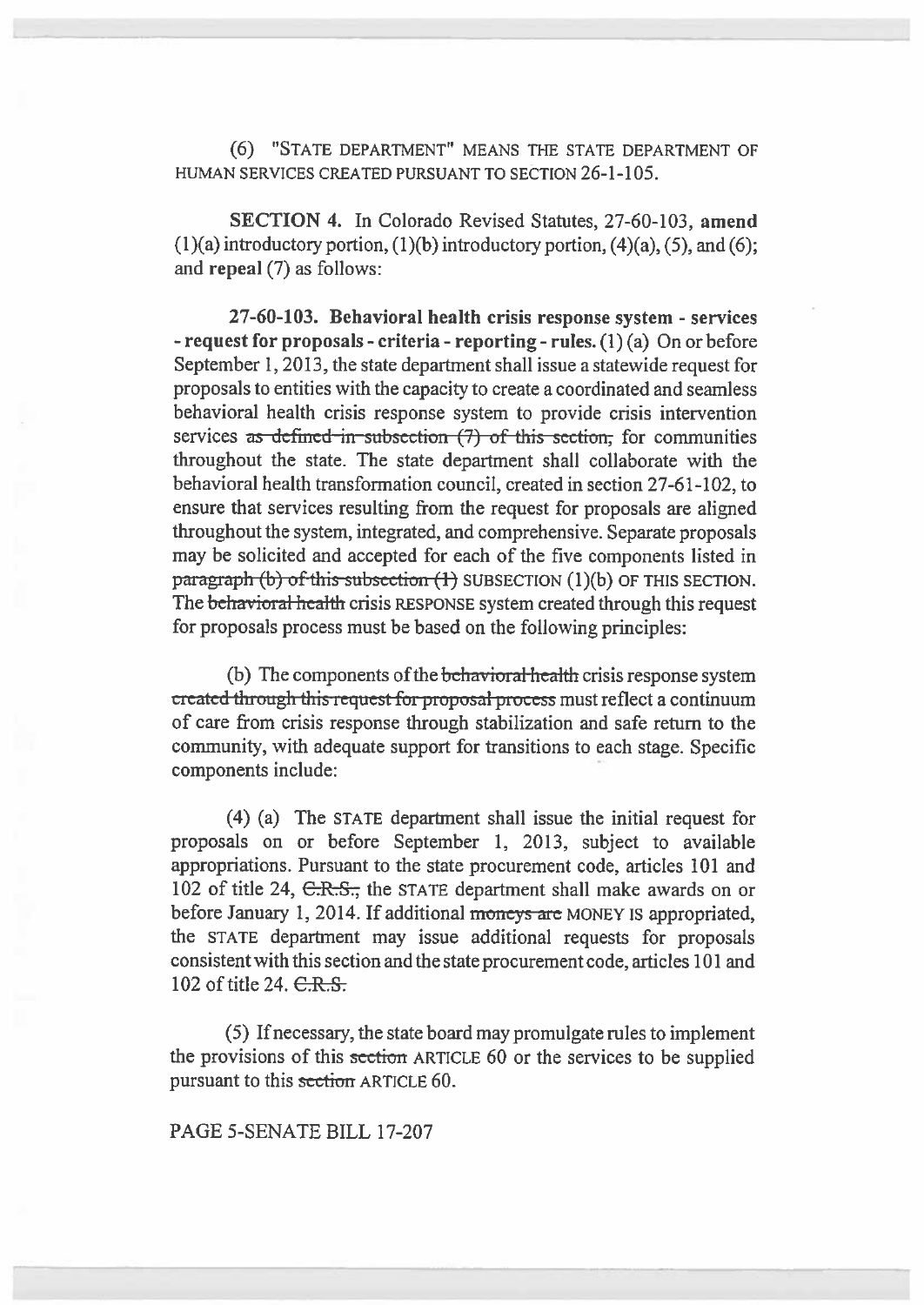(6) (a) Beginning in January 2014, and every January thereafter, the state department shall report progress on the implementation of a comprehensive statewide behavioral health THE crisis response system, AS WELL AS INFORMATION ABOUT AND UPDATES TO THE SYSTEM, as part of its "State Measurement for Accountable, Responsive, and Transparent (SMART) Government Act" hearing required by section 2-7-203. C.R.S.

(b) ON OR BEFORE NOVEMBER 1, 2017, THE OFFICE OF BEHAVIORAL HEALTH WITHIN THE STATE DEPARTMENT SHALL PREPARE A REPORT AND SUBMIT SUCH REPORT TO THE JOINT JUDICIARY COMMITTEE; THE JOINT HEALTH AND HUMAN SERVICES CONIMITTEE, THE JOINT BUDGET COMMITTEE; THE GOVERNOR; THE BEHAVIORAL HEALTH TRANSFORMATION COUNCIL, ESTABLISHED IN SECTION 27-61-102; AND THE COMMISSION ON CRIMINAL AND JUVENILE JUSTICE, ESTABLISHED IN SECTION 16-11.3-102. AT A MINIMUM, THE REPORT MUST INCLUDE DETAILS CONCERNING THE CURRENT STATUS OF FUNDING AND THE IMPLEMENTATION OF THE EXPANSION OF BEHAVIORAL HEALTH CRISIS SERVICES.

**(c) ON** OR BEFORE MAY 1, 2018, BUT AFTER JANUARY 31, 2018, THE OFFICE OF BEHAVIORAL HEALTH WITHIN THE STATE DEPARTMENT SHALL PRESENT A REPORT TO THE JOINT JUDICIARY COMMITTEE AND THE JOINT COMMITTEE ON HEALTH AND HUMAN SERVICES CONCERNING THE CURRENT STATUS OF FUNDING AND THE IMPLEMENTATION OF THE EXPANSION OF BEHAVIORAL HEALTH CRISIS SERVICES.

 $(7)$  As used-in-this-section, unless the context otherwise requires:

 $(a)$  "Crisis intervention services" means an array of integrated services that are available twenty-four hours a day, seven days a week, to respond to and assist individuals who are in a behavioral health emergency.

(b) "State-board" means the state board of human-services created and authorized pursuant to section 26-1-107, C.R.S.

(c)- "State department" means the state department of human ervices-created pursuant to-section

SECTION 5. In Colorado Revised Statutes, add 27-60-104 as follows:

PAGE 6-SENATE BILL 17-207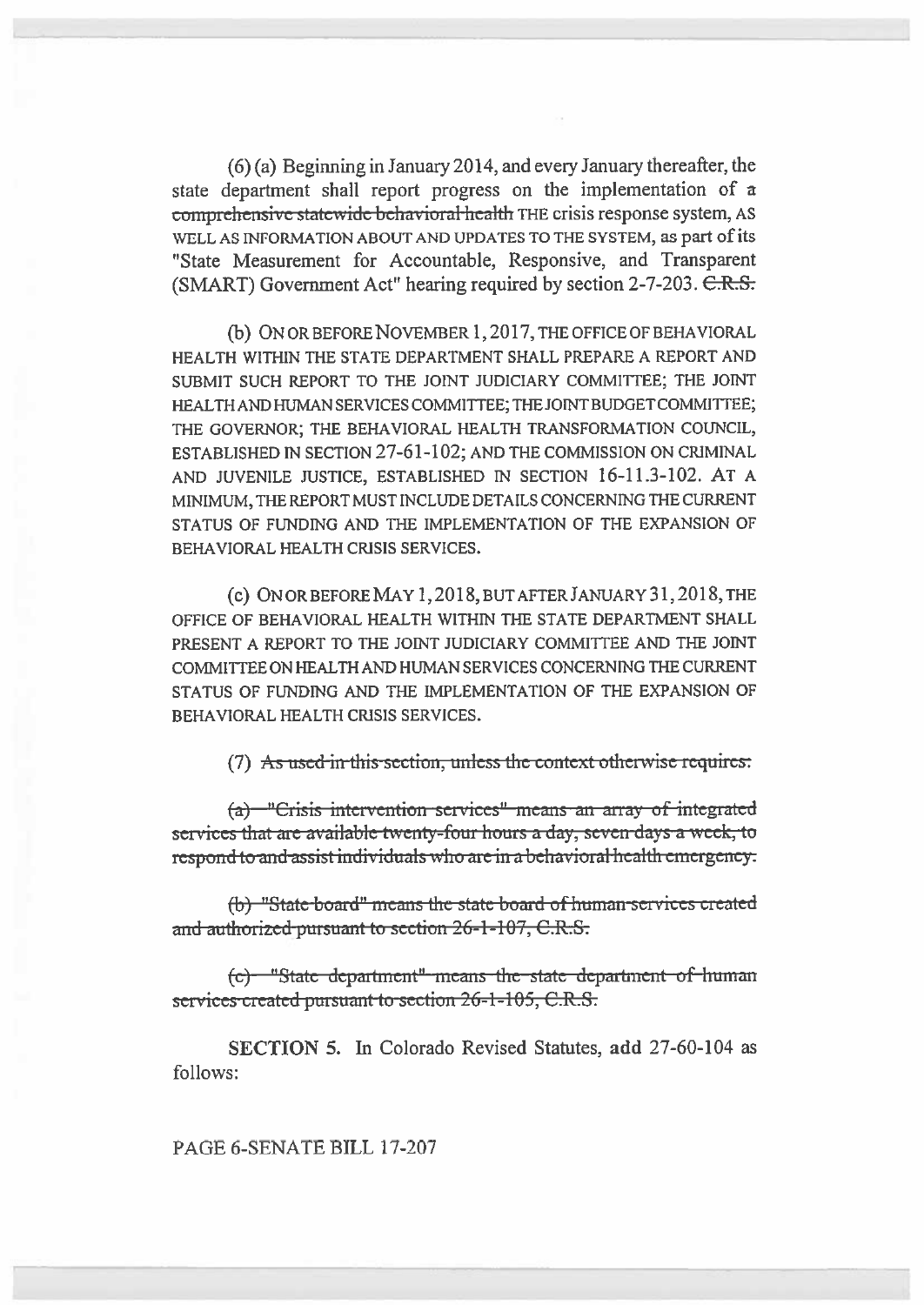27-60-104. Behavioral health crisis response system - crisis service facilities - walk-in centers - mobile response units. (1) ON OR BEFORE JANUARY 1, 2018, ALL CRISIS WALK-IN CENTERS, ACUTE TREATMENT UNITS, AND CRISIS STABILIZATION UNITS WITHIN THE CRISIS RESPONSE SYSTEM, REGARDLESS OF FACILITY LICENSURE, MUST BE ABLE TO ADEQUATELY CARE FOR AN INDIVIDUAL BROUGHT TO THE FACILITY THROUGH THE EMERGENCY MENTAL HEALTH PROCEDURE DESCRIBED IN SECTION 27-65-105 OR A VOLUNTARY APPLICATION FOR MENTAL HEALTH SERVICES PURSUANT TO SECTION 27-65-103. THE ARRANGEMENTS FOR CARE MUST BE COMPLETED THROUGH THE CRISIS RESPONSE SYSTEM OR PREARRANGED PARTNERSHIPS WITH OTHER CRISIS INTERVENTION SERVICES.

**(2) ON** OR BEFORE JANUARY 1, 2018, THE STATE DEPARTMENT SHALL ENSURE THAT MOBILE RESPONSE UNITS ARE AVAILABLE TO RESPOND TO A BEHAVIORAL HEALTH CRISIS ANYWHERE IN THE STATE WITHIN NO MORE THAN TWO HOURS, EITHER FACE-TO-FACE OR USING TELEHEALTH OPERATIONS, FOR MOBILE CRISIS EVALUATIONS.

(3) (a) **ON** OR BEFORE JANUARY 1, 2018, ALL WALK-IN CENTERS THROUGHOUT THE STATE'S CRISIS RESPONSE SYSTEM MUST BE APPROPRIATELY DESIGNATED BY **THE** EXECUTIVE DIRECTOR FOR A SEVENTY-TWO-HOUR TREATMENT AND EVALUATION, ADEQUATELY PREPARED, AND PROPERLY STAFFED TO ACCEPT AN INDIVIDUAL THROUGH THE EMERGENCY MENTAL HEALTH PROCEDURE OUTLINED IN SECTION 27-65-105 OR A VOLUNTARY APPLICATION FOR MENTAL HEALTH SERVICES PURSUANT TO SECTION 27-65-103. PRIORITY FOR INDIVIDUALS RECEIVING EMERGENCY PLACEMENT PURSUANT TO SECTION 27-65-105 IS ON TREATING HIGH-ACUITY INDIVIDUALS **IN** THE LEAST RESTRICTIVE ENVIRONMENT WITHOUT THE **USE** OF LAW ENFORCEMENT.

(b) INCREASING THE ABILITY OF WALK-IN CENTERS TO ACCEPT INDIVIDUALS THROUGH THE EMERGENCY MENTAL HEALTH PROCEDURE OUTLINED IN SECTION 27-65-105 OR A VOLUNTARY APPLICATION FOR MENTAL HEALTH SERVICES PURSUANT TO SECTION 27-65-103 MAY INCLUDE, BUT IS NOT LIMITED TO, PURCHASING, INSTALLING, AND USING TELEHEALTH OPERATIONS FOR MOBILE CRISIS EVALUATIONS IN PARTNERSHIP WITH HOSPITALS, CLINICS, LAW ENFORCEMENT AGENCIES, AND OTHER APPROPRIATE SERVICE PROVIDERS.

(4) RURAL CRISIS FACILITIES ARE ENCOURAGED TO WORK

PAGE 7-SENATE BILL 17-207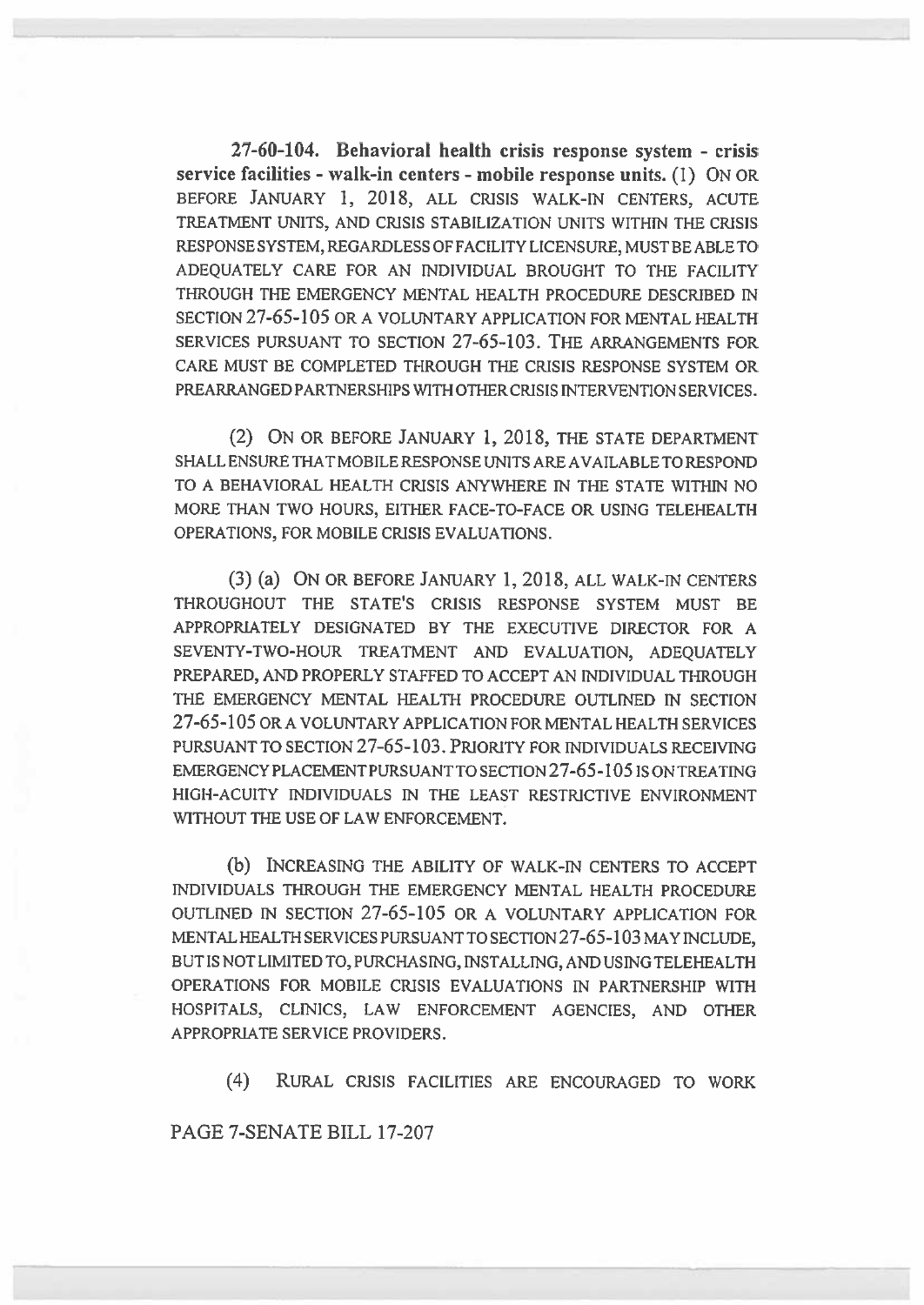COLLABORATIVELY WITH OTHER FACILITIES IN THE REGION THAT PROVIDE CARE TWENTY-FOUR HOURS A DAY, SEVEN DAYS A WEEK, TO FORM LOCAL ARRANGEMENTS.

(5) THE STATE DEPARTMENT SHALL ENCOURAGE CRISIS RESPONSE SYSTEM CONTRACTORS IN EACH REGION TO DEVELOP PARTNERSHIPS WITH THE BROAD ARRAY OF CRISIS INTERVENTION SERVICES THROUGH MOBILE RESPONSE UNITS AND TELEHEALTH-CAPABLE WALK-IN CENTERS IN RURAL COMMUNITIES THAT OFFER CARE TWENTY-FOUR HOURS A DAY, SEVEN DAYS A WEEK.

(6) THE STATE DEPARTMENT SHALL ENSURE CRISIS RESPONSE SYSTEM CONTRACTORS ARE RESPONSIBLE FOR COMMUNITY ENGAGEMENT, COORDINATION, AND SYSTEM NAVIGATION FOR KEY PARTNERS, INCLUDING CRIMINAL JUSTICE AGENCIES, EMERGENCY DEPARTMENTS, HOSPITALS, PRIMARY CARE FACILITIES, WALK-IN CENTERS, AND OTHER CRISIS SERVICE FACILITIES. THE GOALS OF COMMUNITY COORDINATION ARE TO:

(a) FORMALIZE RELATIONSHIPS WITH PARTNERS IN THE CONTRACTUALLY DEFINED REGIONS;

(b) PURSUE COLLABORATIVE PROGRAMMING FOR BEHAVIORAL HEALTH SERVICES, INCLUDING, WHEN POSSIBLE, EMBEDDING CRISIS CLINICIANS AND CONSULTANTS IN FIRST RESPONSE SYSTEMS;

(c) BUILD CLOSE RELATIONSHIPS BETWEEN FIRST RESPONDERS AND DISPATCH CENTERS AND THE CRISIS RESPONSE SYSTEM CONTRACTOR IN THE REGION; AND

(d) COORDINATE BEHAVIORAL HEALTH CRISES INTERVENTIONS IN THE COMMUNITY AS EARLY AS POSSIBLE TO PROMOTE DIVERSION FROM THE CRIMINAL JUSTICE SYSTEM AND CONTINUITY OF CARE.

(7) THE STATE DEPARTMENT SHALL EXPLORE SOLUTIONS FOR ADDRESSING SECURE TRANSPORTATION OF INDIVIDUALS PLACED ON A SEVENTY-TWO-HOUR TREATMENT AND EVALUATION HOLD PURSUANT TO ARTICLE 65 OF THIS TITLE 27.

(8) THE STATE DEPARTMENT SHALL ENSURE CONSISTENT TRAINING FOR PROFESSIONALS WHO HAVE REGULAR CONTACT WITH INDIVIDUALS

PAGE 8-SENATE BILL 17-207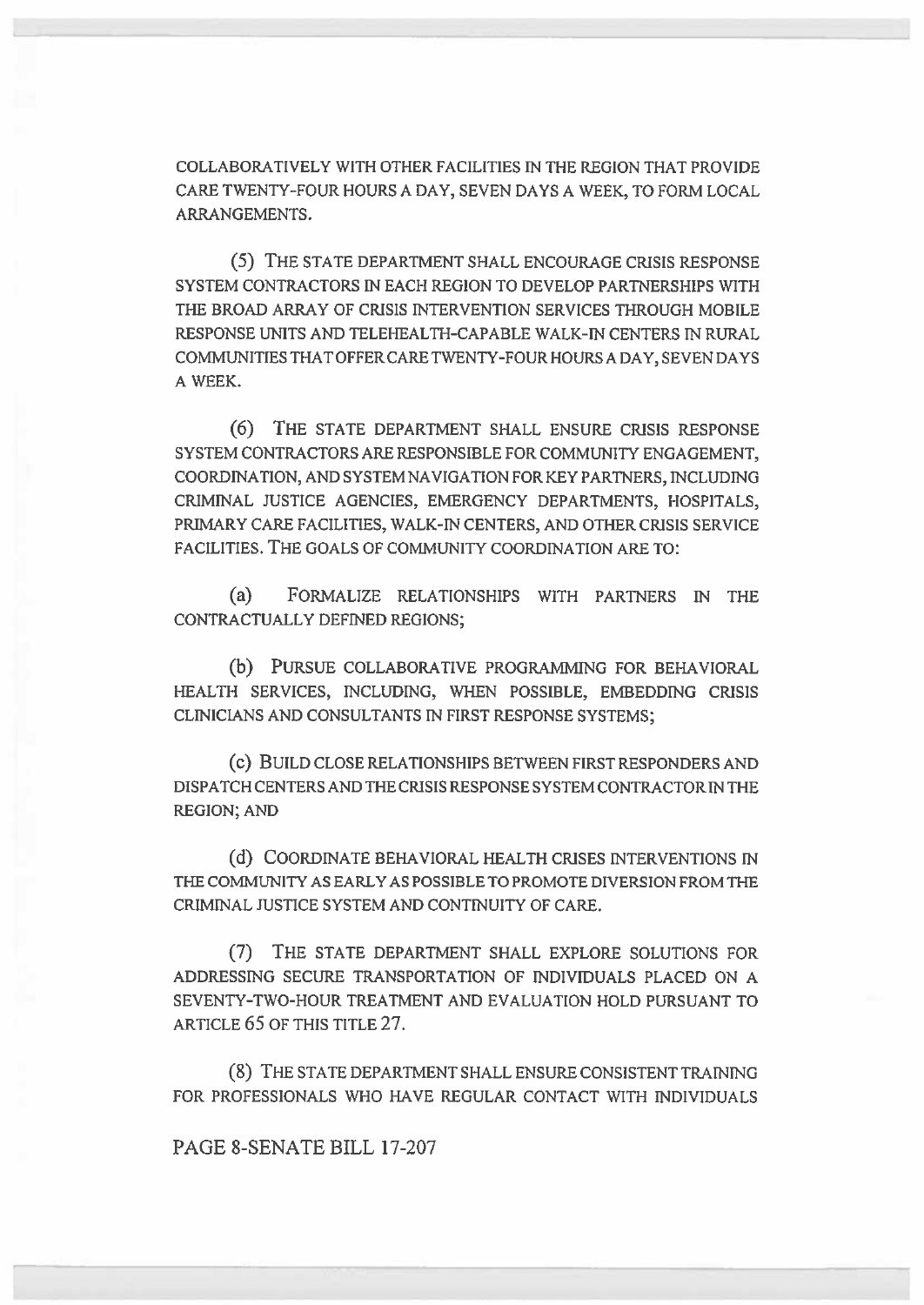EXPERIENCING A BEHAVIORAL HEALTH CRISIS.

(9) THE STATE DEPARTMENT SHALL CONDUCT AN ASSESSMENT OF NEED AND CAPACITY OF THE STATEWIDE CRISIS RESPONSE SYSTEM TO BETTER UNDERSTAND THE STATE'S NEEDS FOR CRISIS RESPONSE AND SERVICE GAPS ACROSS THE STATE.

SECTION 6. In Colorado Revised Statutes, 27-65-102, amend the introductory portion; and add (5.5) and (11.3) as follows:

27-65-102. Definitions. As used in this article ARTICLE 65, unless the context otherwise requires:

(5.5) "EMERGENCY MEDICAL SERVICES FACILITY" MEANS A FACILITY LICENSED PURSUANT TO PART I OF ARTICLE 3 OF TITLE 25 OR CERTIFIED PURSUANT TO SECTION 25-1.5-103, OR ANY OTHER LICENSED AND CERTIFIED FACILITY THAT PROVIDES EMERGENCY MEDICAL SERVICES. ANEMERGENCY MEDICAL SERVICES FACILITY IS NOT REQUIRED TO BE, BUT MAY ELECT TO BECOME, A FACILITY DESIGNATED OR APPROVED BY THE EXECUTIVE DIRECTOR FOR A SEVENTY-TWO-HOUR TREATMENT AND EVALUATION PURSUANT TO SECTION 27-65-105.

(11.3) "INTERVENING PROFESSIONAL" MEANS A PERSON DESCRIBED IN SECTION 27-65-105 (1)(a)(II) WHO MAY EFFECT A SEVENTY-TWO-HOUR HOLD UNDER THE PROVISIONS OUTLINED IN SECTION 27-65-105.

SECTION 7. In Colorado Revised Statutes, 27-65-105, **amend** (1),  $(2)$ , and  $(3)$ ; and  $add (6)$  and  $(7)$  as follows:

27-65-105. Emergency **procedure. (1)** Emergency procedure may **be** invoked under either one of the following two conditions:

(a) (I) When any person appears to have a mental  $\frac{1}{100}$  Health DISORDER and, as a result of such mental illness HEALTH DISORDER, appears to be an imminent danger to others or to himself or herself or appears to be gravely disabled, then a person specified in subparagraph (II) of this paragraph (a), each of whom is referred to in this section as the "intervening professional" AN INTERVENING PROFESSIONAL, AS SPECIFIED IN SUBSECTION (1)(a)(II) OF THIS SECTION, upon probable cause and with such assistance as may be required, may take the person into custody, or

PAGE 9-SENATE **BILL** 17-207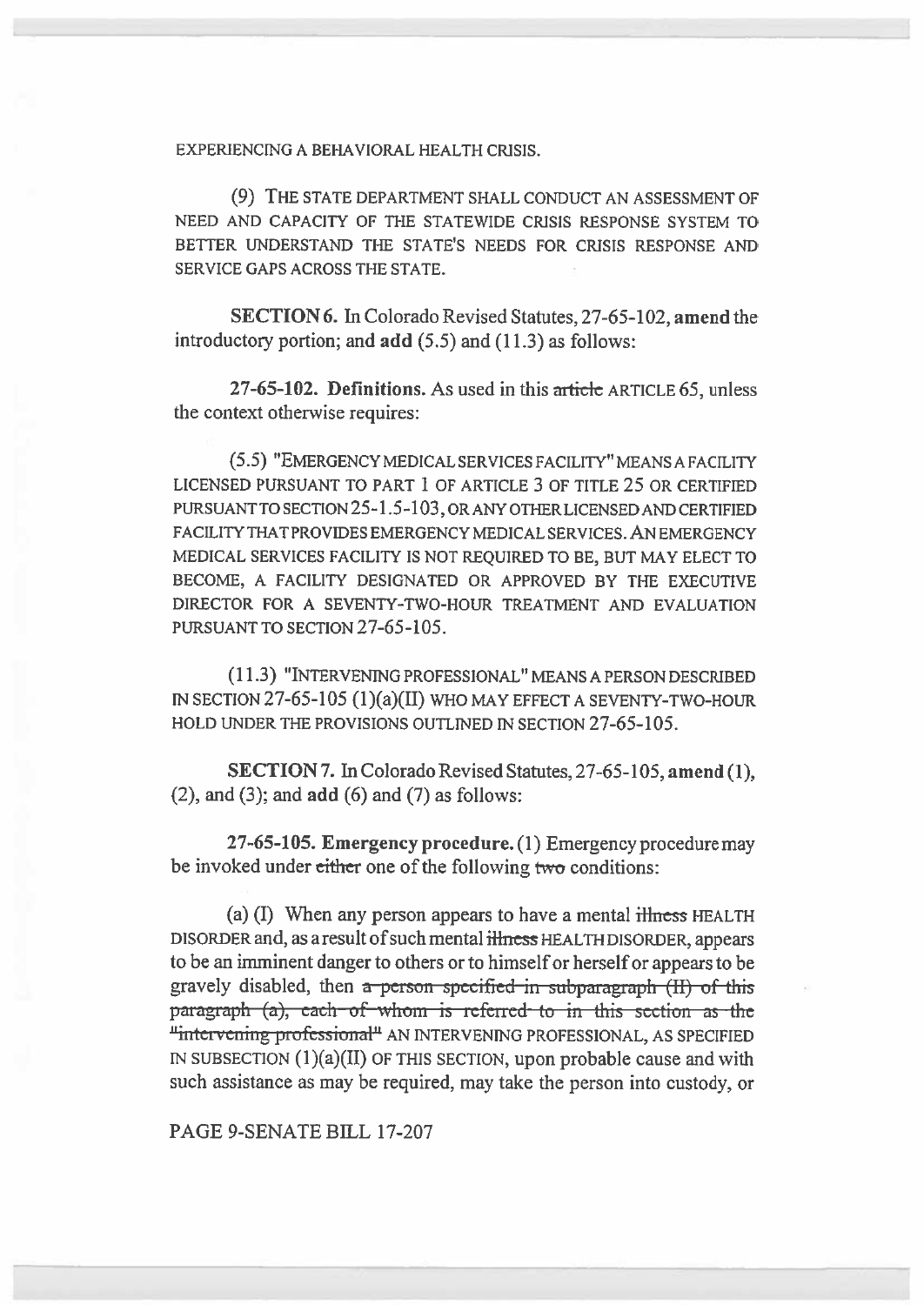cause the person to be taken into custody, and placed in a facility designated or approved by the executive director for a seventy-two-hour treatment and evaluation. IF SUCH A FACILITY IS NOT AVAILABLE, THE PERSON MAY BE TAKEN TO AN EMERGENCY MEDICAL SERVICES FACILITY.

(I.5) WHEN ANY PERSON APPEARS TO HAVE A MENTAL HEALTH DISORDER AND, AS A RESULT OF SUCH MENTAL HEALTH DISORDER, IS IN NEED OF IMMEDIATE EVALUATION FOR TREATMENT IN ORDER TO PREVENT PHYSICAL OR PSYCHIATRIC HARM TO OTHERS OR TO HIMSELF OR HERSELF, THEN AN INTERVENING PROFESSIONAL, AS SPECIFIED IN SUBSECTION (1)(a)(II) OF THIS SECTION, UPON PROBABLE CAUSE AND WITH SUCH ASSISTANCE AS MAY BE REQUIRED, MAY IMMEDIATELY TRANSPORT THE PERSON TO AN OUTPATIENT MENTAL HEALTH FACILITY OR OTHER CLINICALLY APPROPRIATE FACILITY DESIGNATED OR APPROVED BY THE EXECUTIVE DIRECTOR. IF SUCH A FACILITY IS NOT AVAILABLE, THE PERSON MAY BE TAKEN TO AN EMERGENCY MEDICAL SERVICES FACILITY.

(II) The following persons may ACT AS INTERVENING PROFESSIONALS TO effect a seventy-two-hour hold, as provided in  $subparam<sub>1</sub>(1) of this paragraph (a) SUBSECTIONS (1)(a)(I) AND$  $(1)(a)(I.5)$  OF THIS SECTION:

(A) A certified peace officer;

(B) A professional person;

(C) A registered professional nurse as defined in section 12-38-103 (11) C.R.S., who by reason of postgraduate education and additional nursing preparation has gained knowledge, judgment, and skill in psychiatric or mental health nursing;

(D) A licensed marriage and family therapist, licensed professional counselor, or addiction counselor licensed under part 5, 6, or 8 of article 43 of title 12, C.R.S., who by reason of postgraduate education and additional preparation has gained knowledge, judgment, and skill in psychiatric or clinical mental health therapy, forensic psychotherapy, or the evaluation of mental HEALTH disorders; or

(E) A licensed clinical social worker licensed under the provisions of part 4 of article 43 of title 12.  $C.R.S.$ 

PAGE 10-SENATE BILL 17-207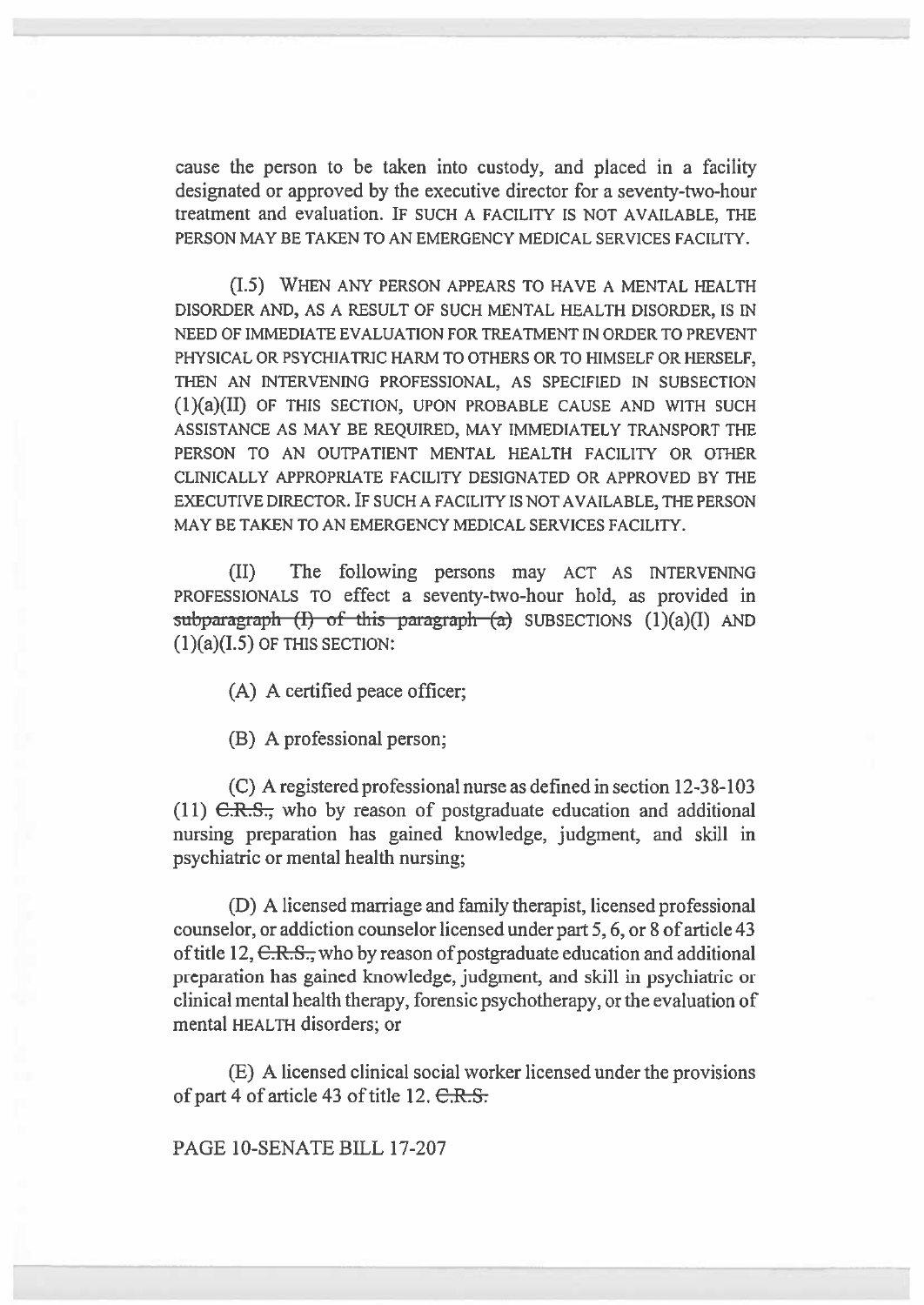(b) Upon an affidavit sworn to or affirmed before a judge that relates sufficient facts to establish that a person appears to have a mental **illness** HEALTH DISORDER and, as a result of the mental illness HEALTH DISORDER, appears to be an imminent danger to others or to himself or herself or appears to be gravely disabled, the court may order the person described in the affidavit to be taken into custody and placed in a facility designated or approved by the executive director for a seventy-two-hour treatment and evaluation. Whenever in this article ARTICLE 65 a facility is to be designated or approved by the executive director, hospitals, if available, shall MUST be approved or designated in each county before other facilities are approved or designated. Whenever in this article ARTICLE 65 a facility is to be designated or approved by the executive director as a facility for a stated purpose and the facility to be designated or approved is a private facility, the consent of the private facility to the enforcement of standards set by the executive director shall be IS a prerequisite to the designation or approval.

(c) UPON AN AFFIDAVIT SWORN TO OR AFFIRMED BEFORE A JUDGE THAT RELATES SUFFICIENT FACTS TO ESTABLISH THAT A PERSON APPEARS TO HAVE A MENTAL HEALTH DISORDER AND, AS A RESULT OF THE MENTAL HEALTH DISORDER, IS IN NEED OF IMMEDIATE EVALUATION FOR TREATMENT TO PREVENT PHYSICAL OR PSYCHIATRIC HARM TO OTHERS OR TO HIMSELF OR HERSELF, THE COURT MAY ORDER THE PERSON DESCRIBED IN THE AFFIDAVIT TO BE TRANSPORTED TO AN OUTPATIENT MENTAL HEALTH FACILITY OR OTHER CLINICALLY APPROPRIATE FACILITY DESIGNATED OR APPROVED BY THE EXECUTIVE DIRECTOR.

 $(2)$  (a) When a person is taken into custody pursuant to subsection (1) of this section, such person shall HE OR SHE MUST not be detained in a jail, lockup, or other place used for the confinement of persons charged with or convicted of penal offenses. except that such place may-be-used-if no other suitable place of confinement for treatment and evaluation is readily available. In such situation the person shall be detained separately be held for a period not to exceed twenty-four hours, excluding Saturdays; from those persons charged with or convicted of penal-offenses and shall Sundays, and holidays, after which time he or she shall be transferred-to-a facility—designated or approved by the executive director—for—a seventy-two-hour treatment and evaluation. If the person being detained is  $a$  juvenile, as defined in section  $19-1-103$  (68), C.R.S., the juvenile shall be placed in a setting that is nonsecure and physically segregated by sight and

PAGE 11-SENATE BILL 17-207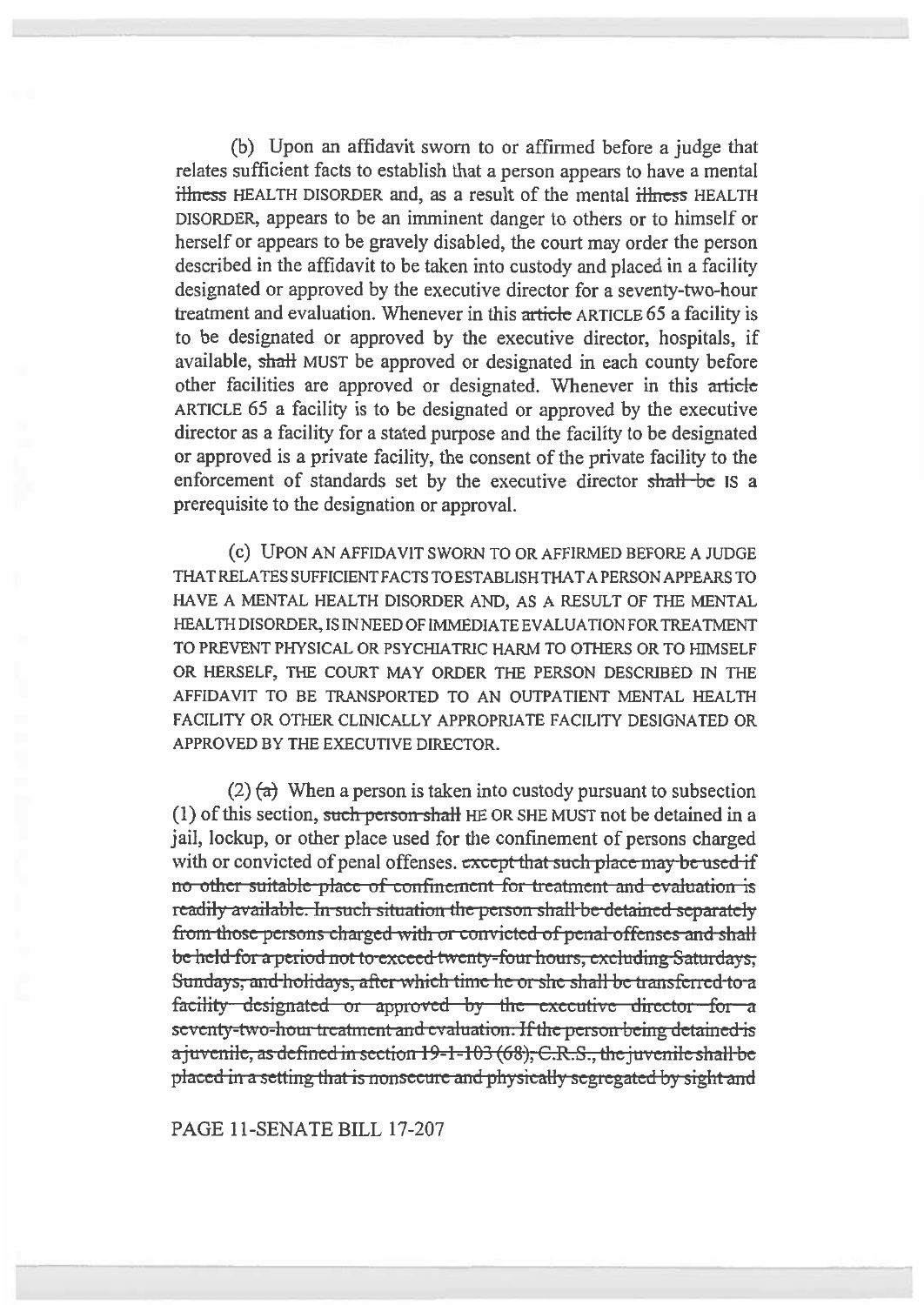sound from the adult offenders. When a person is taken into custody and confined pursuant to this subsection (2), such person shall be examined at least every twelve hours by a certified peace officer, nurse, or physician or by an appropriate staff professional of the nearest designated or approved mental health-treatment facility to determine-if-the person is receiving appropriate care consistent with his or her mental condition.

(b) A sheriff or police chief who violates the provisions of paragraph (a) of this subsection  $(2)$ , related to detaining juveniles may be subject to a civil fine of no more than one thousand dollars. The decision to fine shall be based on prior violations of the provisions of paragraph (a) of this subsection (2) by the sheriff or police chief and the willingness of the sheriff or police chief to address the violations in order to comply with  $paragnh(a) of this subsection (2).$ 

(3) Such WHEN A PERSON IS TAKEN INTO EMERGENCY CUSTODY BY AN INTERVENING PROFESSIONAL PURSUANT TO SUBSECTION (1) OF THIS SECTION AND IS PRESENTED TO AN EMERGENCY MEDICAL SERVICES FACILITY OR A FACILITY THAT IS DESIGNATED OR APPROVED BY THE EXECUTIVE DIRECTOR, THE facility shall require an application in writing, stating the circumstances under which the person's condition was called to the attention of the intervening professional and further stating sufficient facts, obtained from the INTERVENING PROFESSIONAL'S personal observations of the intervening professional or obtained from others whom he or she reasonably believes to be reliable, to establish that the person has a mental illness HEALTH DISORDER and, as a result of the mental illness HEALTH DISORDER, is an imminent danger to others or to himself or herself, or is gravely disabled, OR IS IN NEED OF IMMEDIATE EVALUATION FOR TREATMENT. The application shall MUST indicate when the person was taken into custody and who brought the person's condition to the attention of the intervening professional. A copy of the application shall be furnished to the person being evaluated, and the application shall be retained in accordance with the provisions of section 27-65-121 (4).

(6) AT ANY TIME DURING EMERGENCY CUSTODY OF AN INDIVIDUAL PURSUANT TO THIS SECTION IN EITHER AN EMERGENCY MEDICAL SERVICES FACILITY OR A DESIGNATED FACILITY, IF, IN THE OPINION OF A PROFESSIONAL PERSON, OR AN ADVANCED PRACTICE NURSE LICENSED PURSUANT TO ARTICLE 38 OF TITLE 12 AND INCLUDED IN THE ADVANCED PRACTICE REGISTRY PURSUANT TO SECTION 12-38-111.5 WITH A

PAGE 12-SENATE BILL 17-207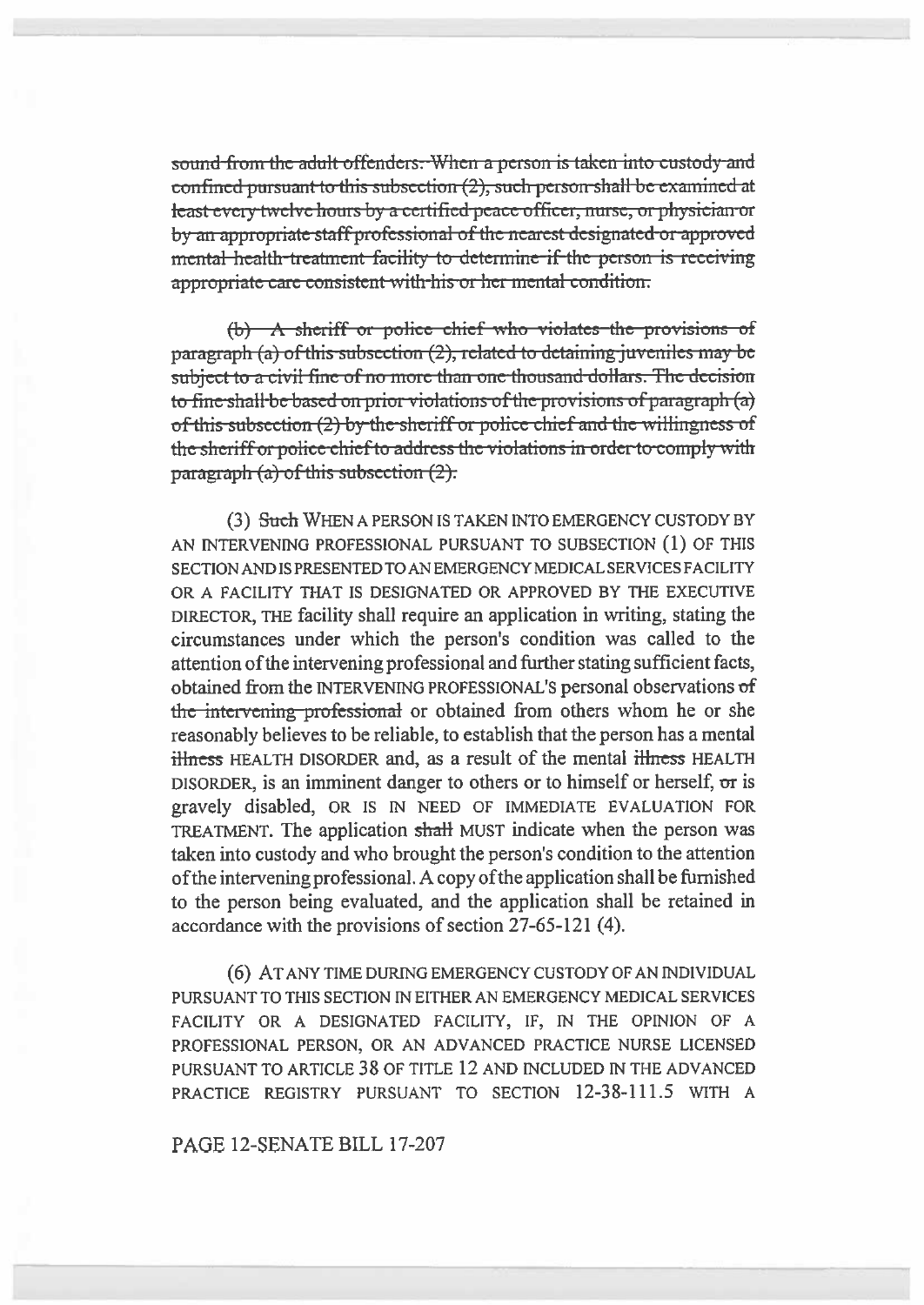POPULATION FOCUS IN PSYCHIATRY OR MENTAL HEALTH, ACTING WITHIN HIS OR HER SCOPE OF PRACTICE, THE PERSON NO LONGER MEETS THE STANDARDS FOR EMERGENCY CUSTODY OR DETENTION AND HIS OR HER CARE CAN BE PROVIDED IN ANOTHER SETTING, THE PERSON MUST BE APPROPRIATELY DISCHARGED OR REFERRED FOR FURTHER CARE AND TREATMENT ON A VOLUNTARY BASIS, OR CERTIFIED FOR TREATMENT PURSUANT TO SECTION 27-65-107.

(7) (a) ON OR BEFORE JULY 1,2019, AND EACH JULY 1 THEREAFTER, EACH EMERGENCY MEDICAL SERVICES FACILITY THAT HAS TREATED A PERSON PURSUANT TO THIS SECTION SHALL PROVIDE AN ANNUAL REPORT TO THE DEPARTMENT THAT INCLUDES ONLY AGGREGATE AND NONIDENTIFYING INFORMATION CONCERNING PERSONS WHO WERE TREATED AT AN EMERGENCY MEDICAL SERVICES FACILITY PURSUANT TO THIS SECTION. THE REPORT MUST COMPLY WITH THE PROVISIONS OF SECTION 24-1-136 (9) AND IS EXEMPT FROM THE PROVISIONS OF SECTION  $24$ -1-136  $(11)(a)(I)$ . The REPORT MUST CONTAIN THE FOLLOWING:

(I) THE NAMES AND COUNTIES OF THE FACILITIES;

(II) THE TOTAL NUMBER OF PERSONS TREATED PURSUANT TO THIS SECTION, INCLUDING A SUMMARY OF DEMOGRAPHIC INFORMATION;

(III) A SUMMARY REGARDING THE DIFFERENT REASONS FOR WHICH PERSONS WERE TREATED PURSUANT TO THIS SECTION; AND

(IV) A SUMMARY OF THE DISPOSITION OF PERSONS TRANSFERRED TO A DESIGNATED FACILITY.

(b) (I) ANY INFORMATION AGGREGATED AND PROVIDED TO THE DEPARTMENT PURSUANT TO THIS SUBSECTION (7) IS PRIVILEGED AND CONFIDENTIAL. SUCH INFORMATION MUST NOT BE MADE AVAILABLE TO THE PUBLIC EXCEPT IN AN AGGREGATE FORMAT THAT CANNOT BE USED TO IDENTIFY AN INDIVIDUAL FACILITY. THE INFORMATION IS NOT SUBJECT TO CIVIL SUBPOENA AND IS NOT DISCOVERABLE OR ADMISSIBLE IN ANY CIVIL, CRIMINAL, OR ADMINISTRATIVE PROCEEDING AGAINST AN EMERGENCY MEDICAL SERVICES FACILITY OR HEALTH CARE PROFESSIONAL. THE INFORMATION MUST BE USED ONLY TO ASSESS STATEWIDE BEHAVIORAL HEALTH SERVICES NEEDS AND TO PLAN FOR SUFFICIENT LEVELS OF STATEWIDE BEHAVIORAL HEALTH SERVICES. IN THE COLLECTION OF DATA

PAGE 13-SENATE BILL 17-207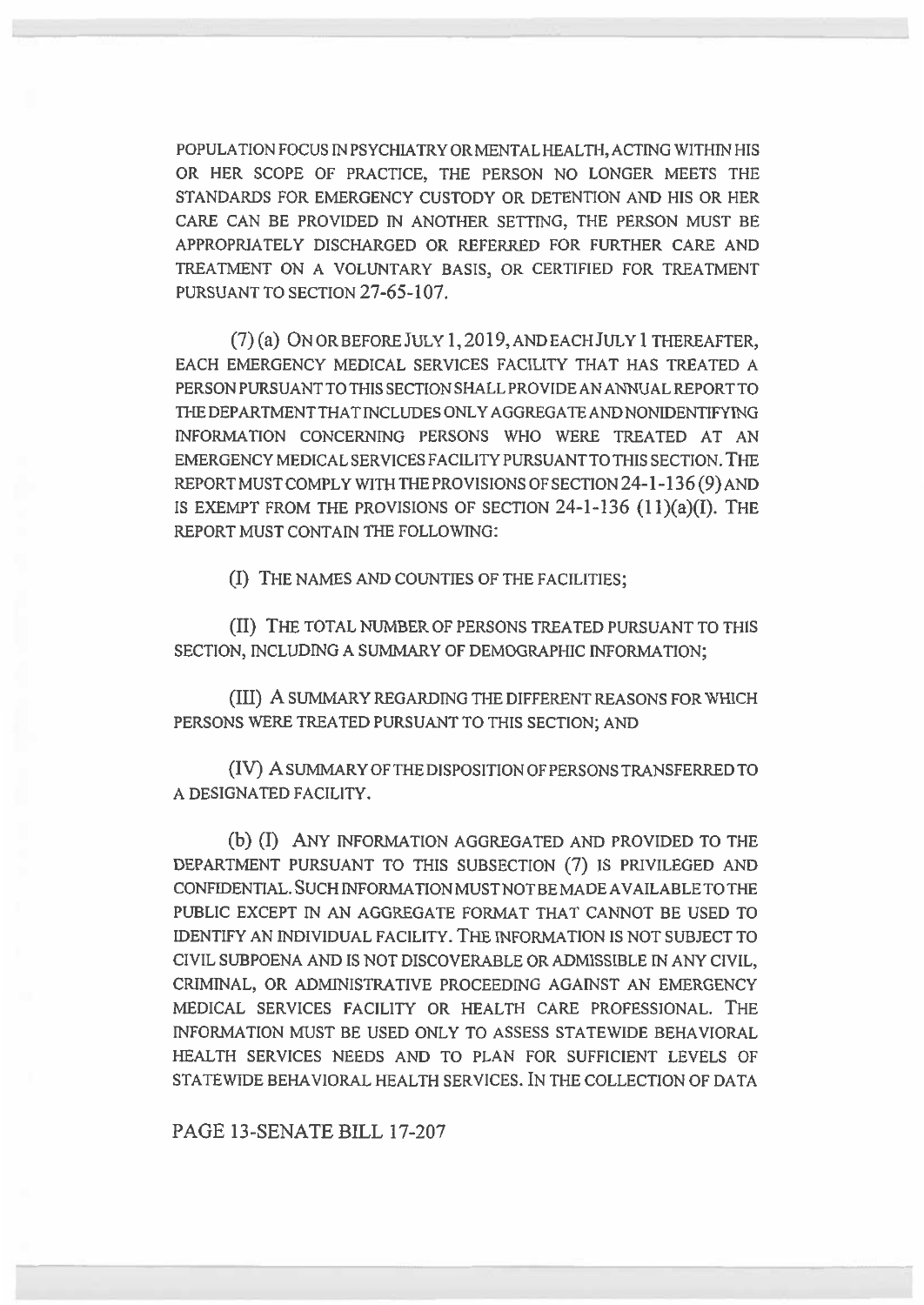TO ACCOMPLISH THE REQUIREMENTS OF THIS SUBSECTION (7), THE DEPARTMENT SHALL PROTECT THE CONFIDENTIALITY OF PATIENT RECORDS, IN ACCORDANCE WITH STATE AND FEDERAL LAWS, AND SHALL NOT DISCLOSE ANY PUBLIC IDENTIFYING OR PROPRIETARY INFORMATION OF ANY HOSPITAL, HOSPITAL ADMINISTRATOR, HEALTH CARE PROFESSIONAL, OR EMPLOYEE OF A HEALTH CARE FACILITY.

(II) SUBSECTION (7)(b)(I) OF THIS SECTION DOES NOT APPLY TO INFORMATION THAT IS OTHERWISE AVAILABLE FROM A SOURCE OUTSIDE OF THE DATA COLLECTION ACTIVITIES REQUIRED PURSUANT TO SUBSECTION (7)(a) OF THIS SECTION.

SECTION 8. In Colorado Revised Statutes, 39-28.8-501, amend  $(2)(b)(IV)(C)$  and  $(2)(b)(IV)(D)$  as follows:

39-28.8-501. Marijuana tax cash fund - creation - distribution - legislative declaration. (2) (b) (IV) Subject to the limitation in subsection (5) of this section, the general assembly may annually appropriate any money in the fund for any fiscal year following the fiscal year in which they were received by the state for the following purposes:

(C) To treat and provide related services to people with any type of substance use OR MENTAL HEALTH disorder, including those with co-occurring disorders, or to evaluate the effectiveness and sufficiency of substance use disorder BEHAVIORAL HEALTH services;

(D) For jail-based and other behavioral health services for persons involved in OR DIVERTED FROM the criminal justice system; through the correctional treatment cash-fund created in section  $18-19-103$  (4)(a),  $C.R.S.$ ;

SECTION 9. Appropriation. For the 2017-18 state fiscal year, \$7,086,280 is appropriated to the department of human services for use by the office of behavioral health. This appropriation is from the marijuana tax cash fund created in section 39-28.8-501(1), C.R.S. To implement this act, the office may use this appropriation as follows:

**Community behavioral health administration** 

| Personal services  | $$50,404$ (0.9 FTE) |
|--------------------|---------------------|
| Operating expenses | \$5,558             |

PAGE 14-SENATE **BILL 17-207**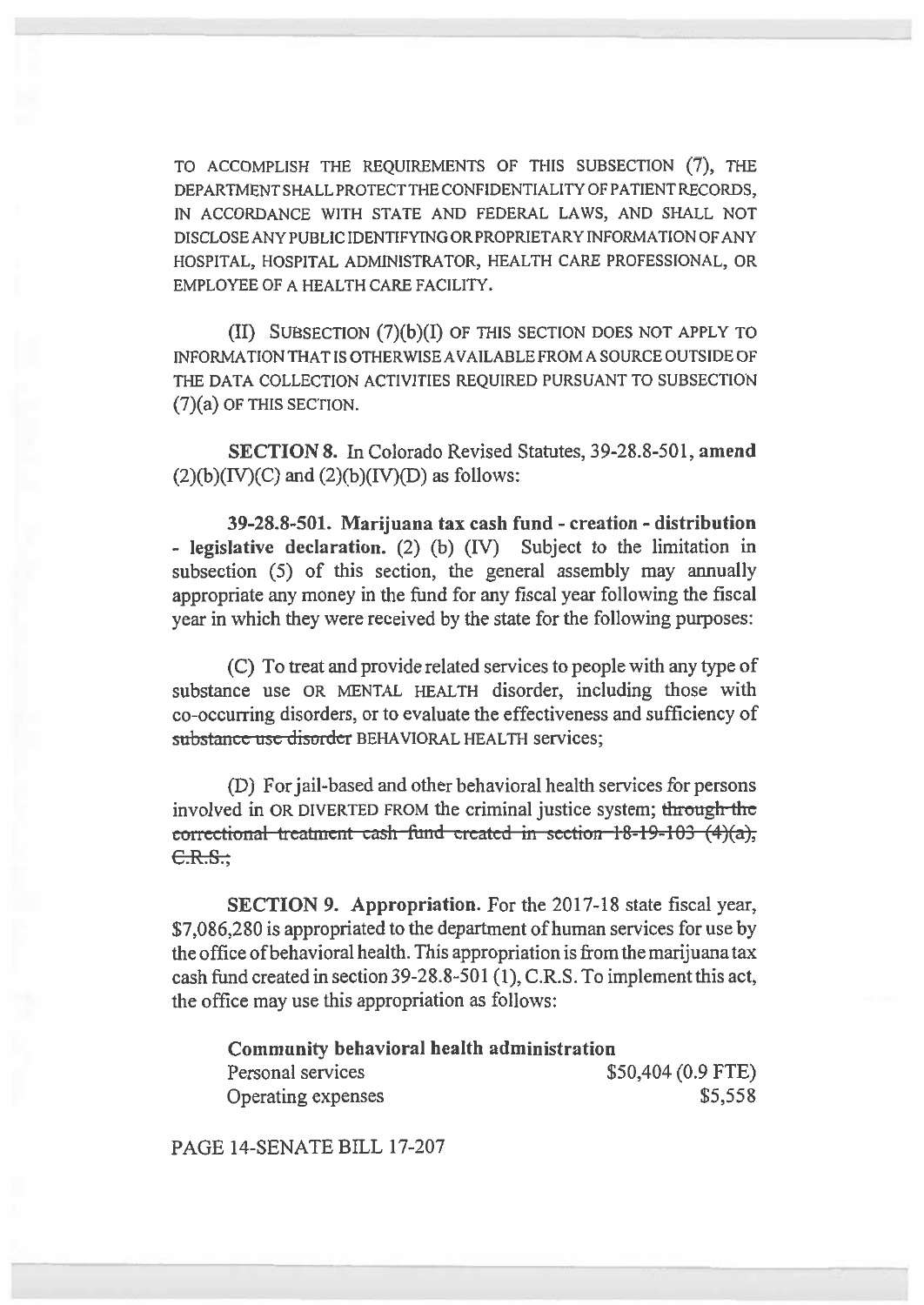| Integrated behavioral health services             |             |
|---------------------------------------------------|-------------|
| Behavioral health crisis response system services | \$4,070,318 |
| Criminal justice diversion programs               | \$2,960,000 |

**SECTION 10. Act subject to petition - effective date.** Sections 6 and 7 of this act take effect May 1, 2018, and the remainder of this act takes effect at 12:01 a.m. on the day following the expiration of the ninety-day period after final adjournment of the general assembly (August 9, 2017, if adjournment sine die is on May 10, 2017); except **that,** if a referendum petition is filed pursuant to section **1** (3) of article V of the state constitution against this act or an item, section, or part of this act within such period, then the act, item, section, or part will not take effect unless